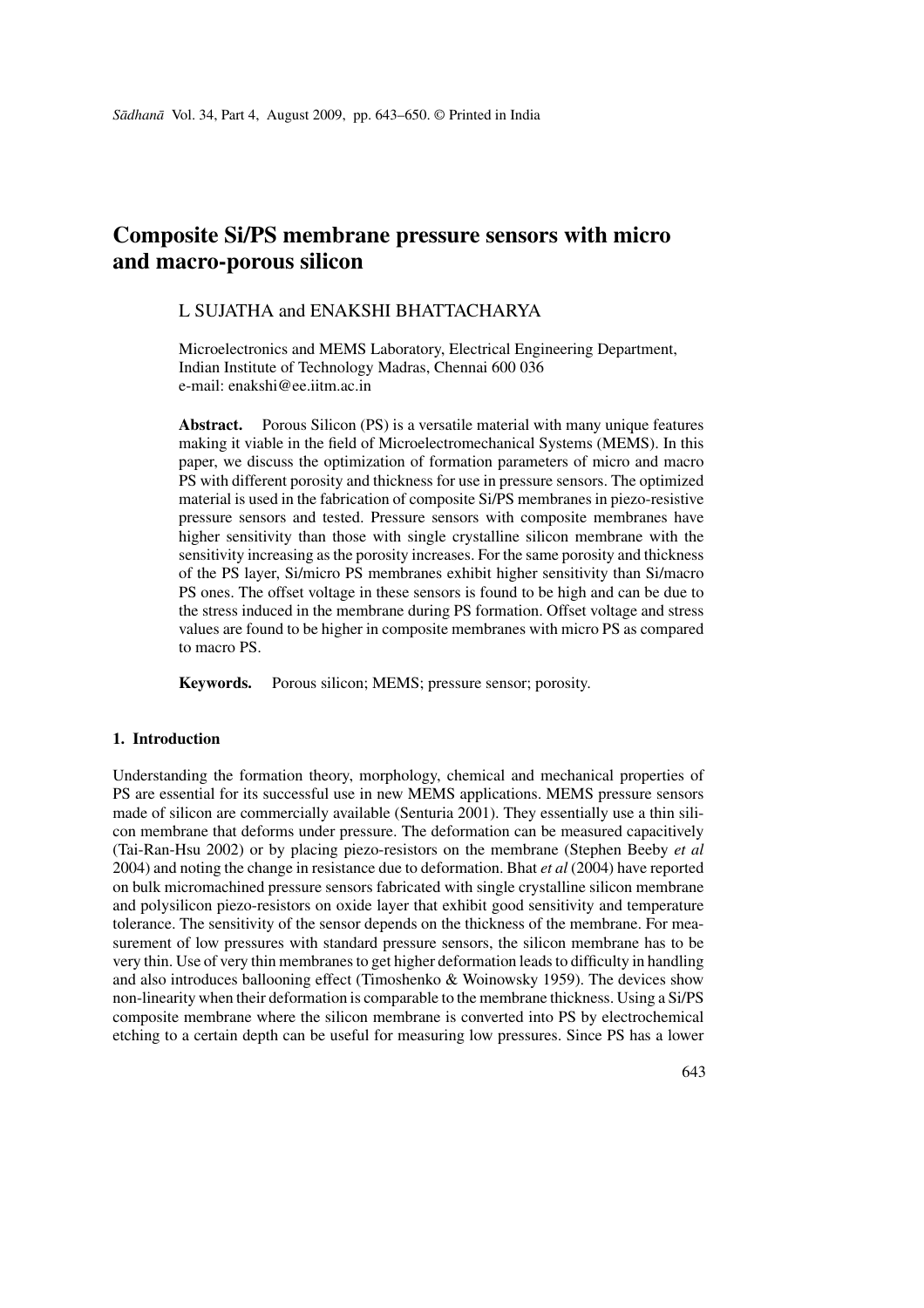# 644 *L Sujatha and Enakshi Bhattacharya*

Young's Modulus, the deformation under pressure is more and the strain is also greater as compared to that of the silicon membrane. Hence the sensitivity of the composite membrane can be increased without making the membrane too thin. We have earlier reported on pressure sensors with composite Si/micro PS membranes (Sujatha & Enakshi Bhattacharya 2007). In this paper, we make composite membrane pressure sensors with macro PS and compare the performance with that of micro PS. PS as pressure sensing material due its higher piezoresistive coefficient has been reported by Pramanik *et al* (2005). We exploit the mechanical properties of PS with the composite membrane pressure sensors.

# **2. Formation and optimization of PS for pressure sensor**

PS is formed by electrochemical etching of Silicon in HF based electrolyte. The substrates were *p*-type (100) silicon with resistivity of 1–1 ohm-cm. The formation parameters such as current density, anodisation time and electrolyte composition were varied to modify the porosity and thickness of the PS layer. The porosity and thickness of PS were measured by gravimetric method as given by Ossicini *et al* (2004). The optimization of PS thickness is based on the total membrane thickness which is  $16 \mu m$ . We found the formation conditions to convert  $6 \mu m$  thickness of silicon membrane into PS with different porosity. Earlier reported results show that the sensitivity of the pressure sensors increases with the increases in the thickness of the PS layer (Sujatha & Enakshi Bhattacharya 2007).

# 2.1 *Micro PS formation and optimization*

Micro PS is defined as porous silicon with the average pore diameter less than 10 nm (Foll *et al* 2002). It can be formed on *p*-type substrate with aqueous HF-based electrolyte. The formation mechanism was studied by Smith  $\&$  Collins (1992). In our work we have used HF and IPA as the electrolyte. We measured the average pore diameter in the range of 5 nm. Figure 1 shows the SEM image of micro PS formed with the formation conditions as  $HF:IPA = 1:1$ ; Current density =  $10 \text{ mA/cm}^2$  and the anodisation time =  $10 \text{ minutes}$ .



**Figure 1.** SEM image of micro-PS formed on a *p*-type substrate.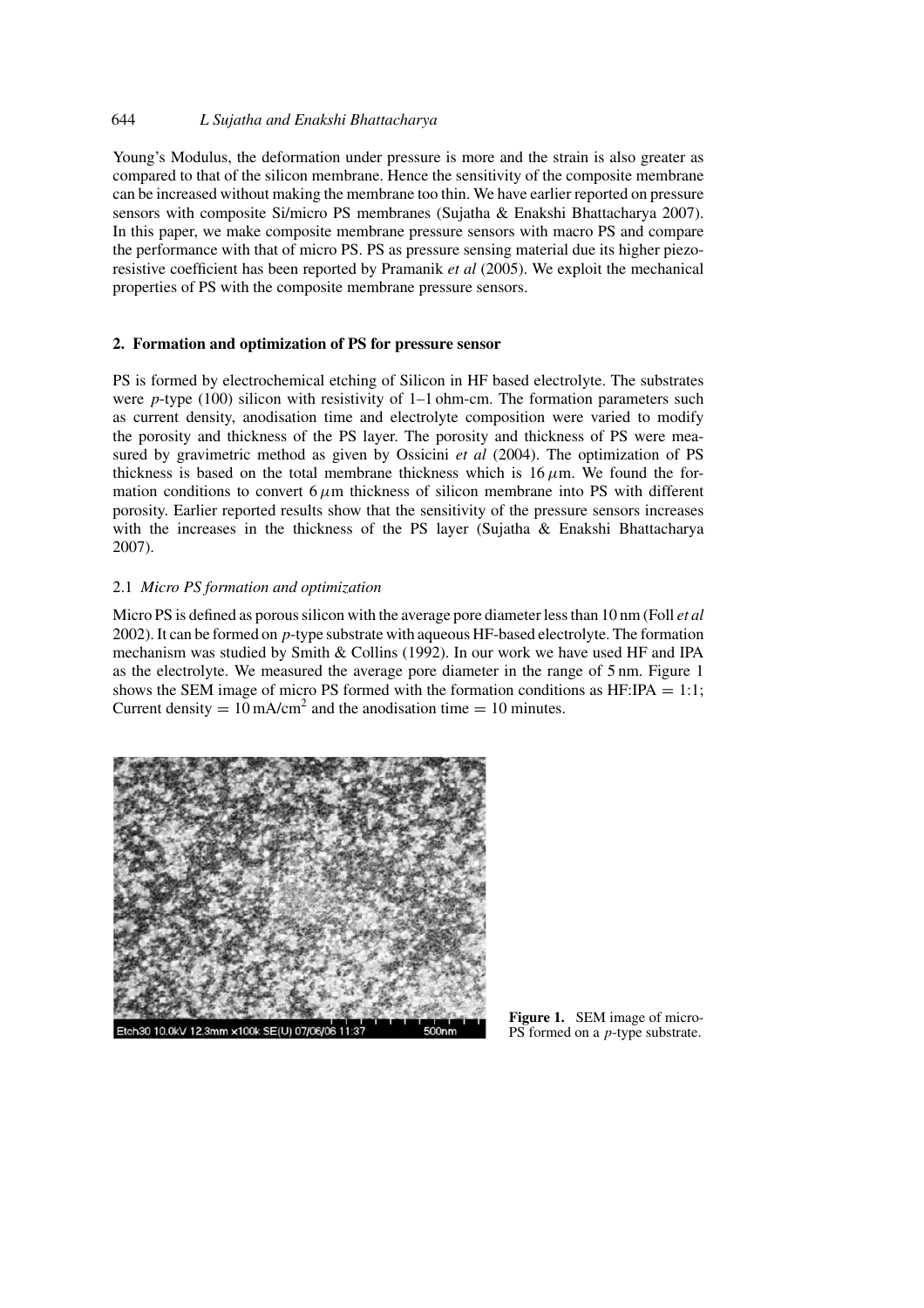| $HF(\%)$ | (mA/cm <sup>2</sup> ) | Time<br>(min.) | Porosity<br>$(\%)$ | Thickness<br>$(\mu m)$ |
|----------|-----------------------|----------------|--------------------|------------------------|
| 80       | 7.5                   | 12             | 50                 |                        |
| 50       | 5                     | 20             | 70                 | h                      |
| 33       | 12                    | 10             | 90                 | n                      |

**Table 1.** Micro PS formation conditions.

The optimised formation parameters to get PS layers with  $6 \mu m$  thickness and different porosity for a composite membrane are given in table 1.

#### 2.2 *Macro PS formation and optimization*

Usually macro PS is formed using *n*-type Si substrates with aqueous electrolyte. Since the electrochemical etching requires the presence of holes, the *n*-type substrates have to be illuminated from the back for the supply of holes by photogeneration (Lehmann 1993). This arrangement also requires the IR light from the source to be filtered out to avoid the heating of the substrate. This makes the set-up complicated.

Ponamarev & Levy Clement (2000) have reported on using organic electrolytes to form macro PS on *P*-substrates with properties rivaling those of perfect *n*-type macro PS. Since the substrate is *p*-type, there is no need for back illumination. Following Vyatkin *et al* (2002) we have made macro PS with HF and Dimethyl Formamide. Figure 2 shows surface profiler view of micro PS and macro PS made on the same *p*-type wafer. Pore formation in the micro PS is random whereas in the macro PS it is more regular with pore diameters in the order of few micrometers. Table 2 shows the formation parameters required for specific porosity and thickness of macro PS formation.

#### **3. Young's modulus of PS**

Bellet *et al* (1996) reported that the Young's modulus of PS is two orders less than the Young's modulus of single crystalline silicon. For isotropic PS, Populaire *et al* (2003) gave the expression for Young's modulus of PS  $(E_{ps})$  as

$$
E_{ps} = E_{Si}(1 - P)^3,
$$
\n(1)

where *P* is the porosity,  $E_{Si}$  is the Young's modulus of silicon.

**Table 2.** Macro PS formation conditions.

| $HF(\mathcal{C})$ | (mA/cm <sup>2</sup> ) | Time<br>(min.) | Porosity<br>$(\%)$ | Thickness<br>$(\mu m)$ |
|-------------------|-----------------------|----------------|--------------------|------------------------|
| 80                | 8.3                   | 9              | 50                 |                        |
| 60                | 5                     | 10             | 70                 |                        |
| 50                | 8.3                   | 15             | 90                 |                        |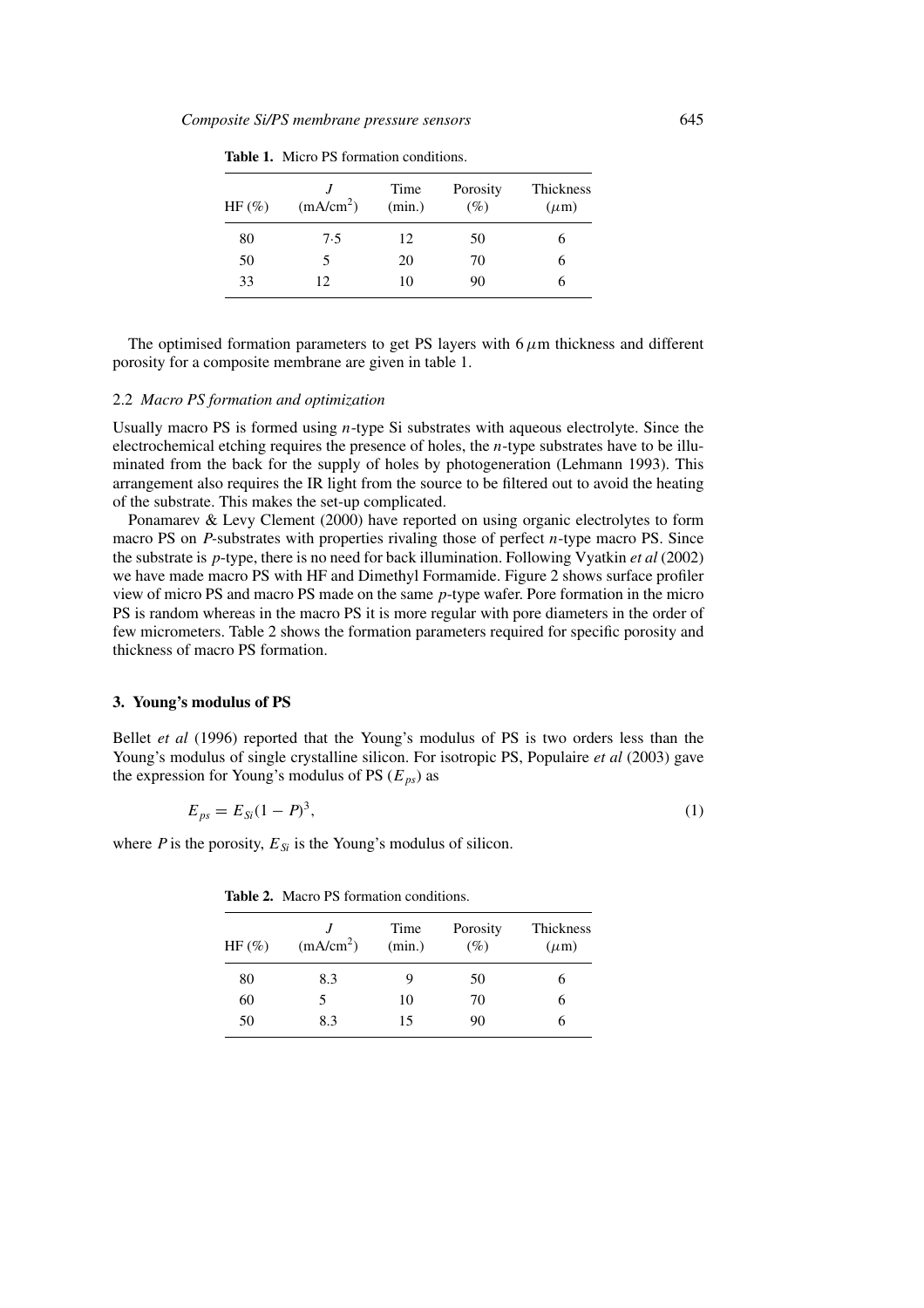

**Figure 2.** Profiler view of PS. **(a)** Micro PS; **(b)** Macro PS.

The Young's modulus of micro PS formed on *p*-substrate (1–10 ohm-cm) with aqueous electrolyte with 50% and 70% porosity were measured to be 22·11 GPa and 5·51 GPa respectively by nano-indentation. The measured values matched well with the values of 23·75 GPa and 5·13 GPa calculated from equation 1. The measurement could not be done for the 90% porous sample due to high surface roughness. The Young's modulus of 90% porous PS was calculated as 0·19 GPa using the equation 1. These values are used in simulations of the pressure sensors to estimate the sensitivity (Sujatha & Enakshi Bhattacharya 2007). We also used equation (1) to calculate Young's modulus of macro-PS though it is a less isotropic material. Measured values of Young's modulus were found to be lower than those calculated for macro PS.

#### **4. Fabrication and testing of Si/PS composite membrane for pressure sensor**

A double side polished *p*-type 1–10 ohm-cm silicon wafer of 200  $\mu$ m thickness was used to fabricate a membrane of thickness  $16 \mu m$  by KOH etching from the back with oxide as mask. RCA cleaning was done and aluminium was deposited on the top plain side of the wafer by thermal evaporation to get the contact for PS formation. The wafer was scribed into  $2 \times 2$  cm to fit into the cell. PS was formed with the formation parameters optimized to obtain different porosity with same thickness. After formation of PS the back metal is removed and then oxidized to provide isolation for the sensor. Oxidation was carried out in 2 steps — first at low temperature of 450<sup>°</sup>C (dry) for 30 minutes and then at high temperature of 800<sup>°</sup>C (dry-wet-dry) for 1·5 h. This two-step process avoids the collapsing of the Si filaments in the PS at high temperature. Blue photoluminescence (PL) under UV illumination was observed from the oxidized PS confirming the porous nature. Realizing polysilicon piezo-resistors and metal contacts as mentioned in our earlier report (Sujatha & Enakshi Bhattacharya 2007).

To compare the behaviour of composite membranes with micro PS and macro PS the experiments were done with same membrane thickness of 16 $\mu$ m. By controlling the formation parameters both types of PS for porosities of 50, 70 and 90% with PS layer thickness of 6*µ*m were made on the silicon membranes. After the complete fabrication of pressure sensor as mentioned above, the pore morphology at the back of the membrane was observed on the surface profiler before measuring the sensitivity which confirmed the chemical treatments in our fabrication process were not affecting the pore structure. The PS surface has a tendency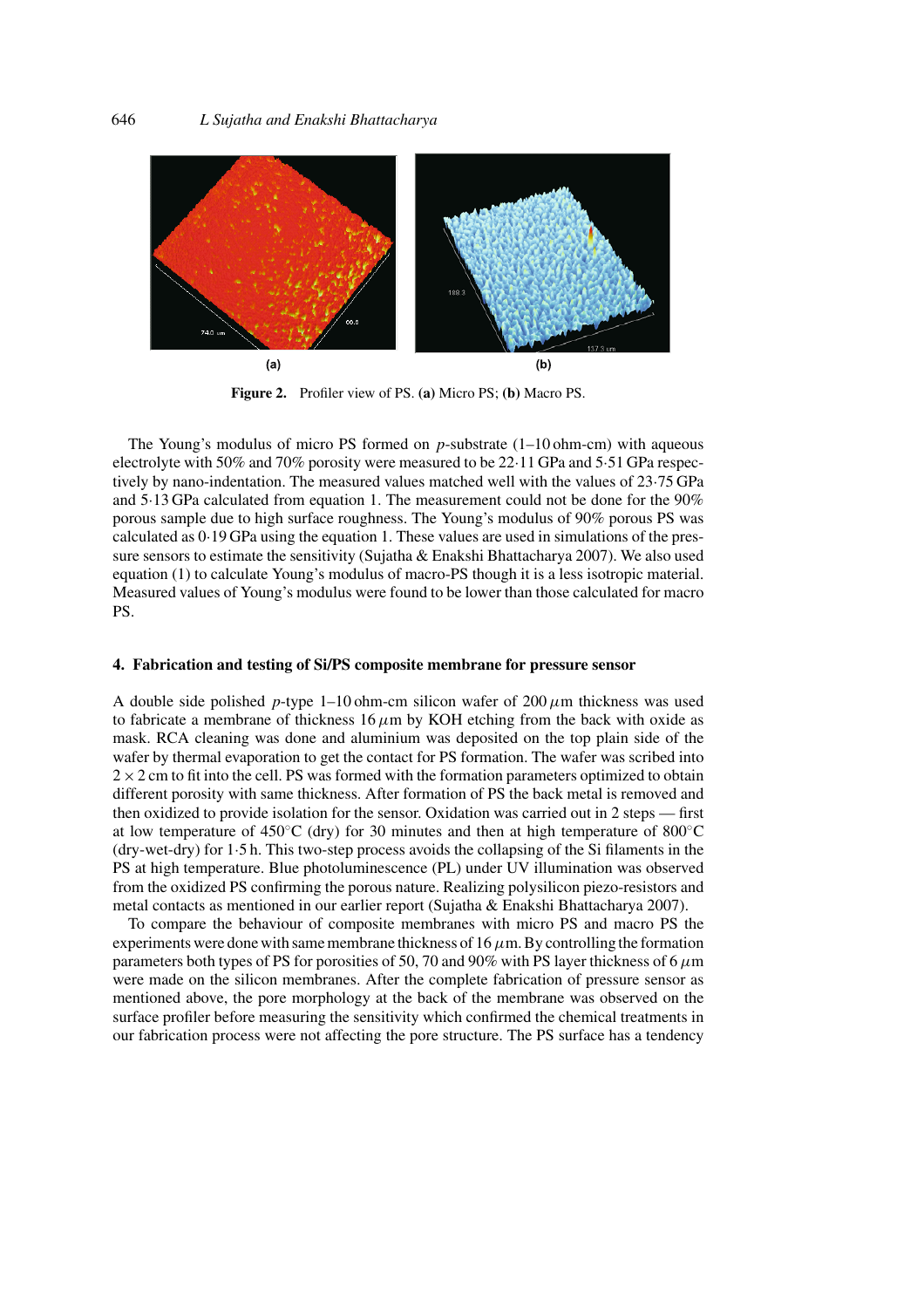

**Figure 3.** Sensitivity plot of Si/PS composite membrane with micro PS and macro PS.

to adsorb moisture from atmosphere. To avoid this, the samples were given a short duration bake (10 min. at 120◦C) before the sensitivity measurement. An input voltage of 1V DC was applied to one of the diagonal arms of the Wheatstone bridge formed by the polysilicon piezoresistors. The output voltage was measured at the other diagonal arm. The output voltage at 0 bar pressure gives the offset-voltage and the difference of output voltage at 0 bar and 1 bar gives sensitivity in mV/V/Bar.

#### **5. Results and discussion**

#### 5.1 *Sensitivity*

Figure 3 shows the sensitivity variation with porosity on both types of membranes of size  $500 \times 500 \mu$ m and  $1000 \times 500 \mu$ m, zero porosity corresponds to the silicon membrane. The results show that the sensitivity increases with change in size/shape of the membrane from  $500 \times 500 \,\mu$ m (square) to  $1000 \times 500 \,\mu$ m (rectangular). This is due to geometry effect and is also seen in the silicon membranes but is enhanced for the Si/PS composite membranes. The composite membranes show higher sensitivity as compared to silicon membranes and the improvement is higher for composite membranes with micro PS as compared to macro PS. The reason for the higher factor of increase in sensitivity obtained in Si/micro PS composite membrane is due to its very low Young's modulus. The Young's modulus of micro PS formed on *p*-substrate is an order lower compared to Young's modulus of meso PS formed for the same porosity as measured by nano-indentation by Bellet *et al* (1996). Also the random distribution of pores in micro PS may also be the reason for obtaining very high sensitivity.

#### 5.2 *Linearity*

The composite membranes show non-linearity and also irreversible deformation at higher pressures (Sujatha & Enakshi Bhattacharya 2007). In the present case, the devices were tested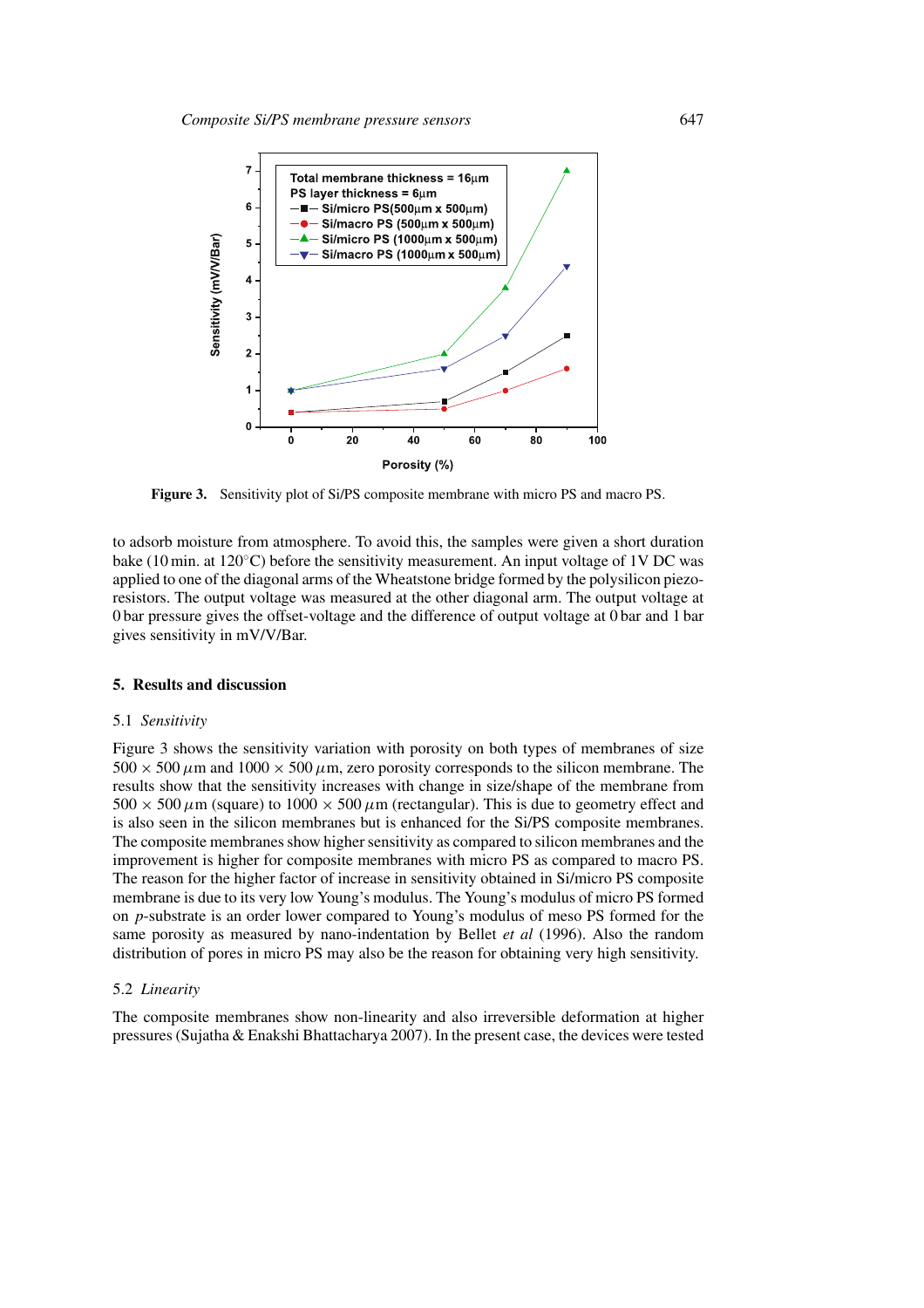

**Figure 4.** Linear behaviours of Si/micro PS and Si/macro PS composite membranes with 50% porosity.

at pressures less than 1 bar with a pump and manometer set-up to measure sensitivity for pressures from 0–600 mm of Hg. Figure 4 shows the output voltage vs. pressure plots obtained for composite membrane with (a) micro PS (50% porosity) and (b) macro PS (50% porosity) on a membrane size of  $500 \times 500 \mu$ m and show linear behaviour in this range.

# 5.3 *Offset voltage*

Figure 5 shows the variation of offset voltage with porosity on  $500 \times 500 \mu m$  silicon and composite membranes with micro and macro PS. While the offset voltage values for silicon



Figure 5. Increase of offset voltage with porosity in composite membranes.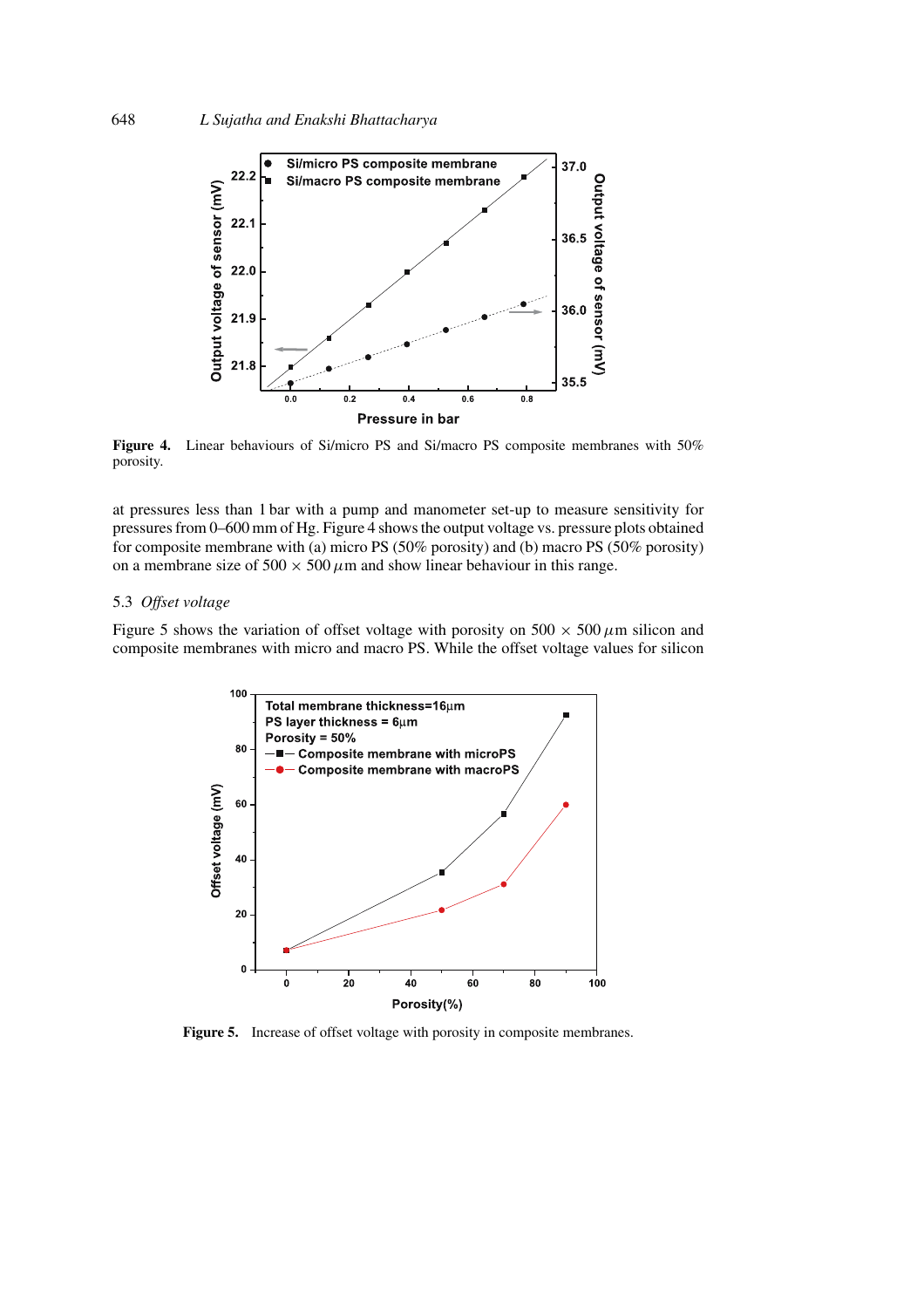membranes are always less than 10 mV, the composite membranes show higher offset voltage that increases with porosity.

The offset voltages are much higher for micro PS-based composite membranes compared to macro PS-based composite membranes. The formation of PS by electrochemical etching develops compressive stress as reported by Manotas *et al* (2001). The larger offset voltage could be due to the compressive stress developed by PS formation on the membrane and may be higher for the micro PS formation compared to macro PS formation for the same porosity and thickness. The deformation in the membranes was measured using a surface profiler and the stress was estimated for composite membranes with micro PS and macro PS. The stress increases with porosity and was indeed found to be greater in micro PS membranes. More studies should be carried out on as formed PS membrane and the stress variation after each processing step e.g. oxidation, LPCVD, diffusion and annealing and steps have to be taken to reduce the stress and hence the offset voltage.

#### **6. Conclusion**

We have fabricated pressure sensors with composite Si/PS membranes. The sensitivity of composite membranes is found to be higher than single crystalline silicon membrane and increases with the porosity of the PS layer. It was found that for the same porosity and thickness, the composite membranes with micro PS show higher sensitivity than those with macro PS. The composite membranes were found to exhibit a linear response at pressures below 1 bar. Formation of PS results in stress and deformation in the membranes giving higher offset voltages for the pressure sensors with composite membranes than with silicon membranes. This effect is greater in Si/micro PS than in Si/macro PS membranes. Though the composite membranes show non-linearity at higher pressures, it is a viable option for measurement of low pressures.

We thank Dr Sara Stolyarova of Technion, Israel for the SEM and Prof. U Ramamurthy of Indian Institute of Science, Bangalore for the nanoindentation measurements. We acknowledge helpful discussions with Prof K N Bhat. This work was supported by the Asian Office of Aerospace Research and Development (AOARD), Air Force of Scientific Research, USA.

#### **References**

- Bellet D, Lamagnere P, Vincent A, Brechet Y 1996 Nanoindentation investigation of the Young's modulus of porous silicon. *J. Appl. Phys.* 80(7): 3772–3776
- Bhat K N, Bhattacharya E, Das Gupta A, Das Gupta N, Rao P R S, VinothKumar V, Sivakumar K, Manjula S R, Madhavi S P, Daniel R J 2004 Silicon micromachining and SOI technology for pressure sensors. *Proc. of Int. Syposium on Smart Materials and Systems*, Chennai, December 15–17, 41–51

Foll H, Christophersen M, Carstensen J, Hasse G 2002 Formation and application of porous silicon. *Mater. Sci. and Eng.* R39: 93–141

French P J 2002 Polysilicon: A versatile material for Microsystems. *Sensors and Actuators* A99: 3–12

Lehmann V 1993 The physics of Macropore formation in low doped *n*-type silicon. *J. Electrochem. Soc.* 140(10): 2836–2843